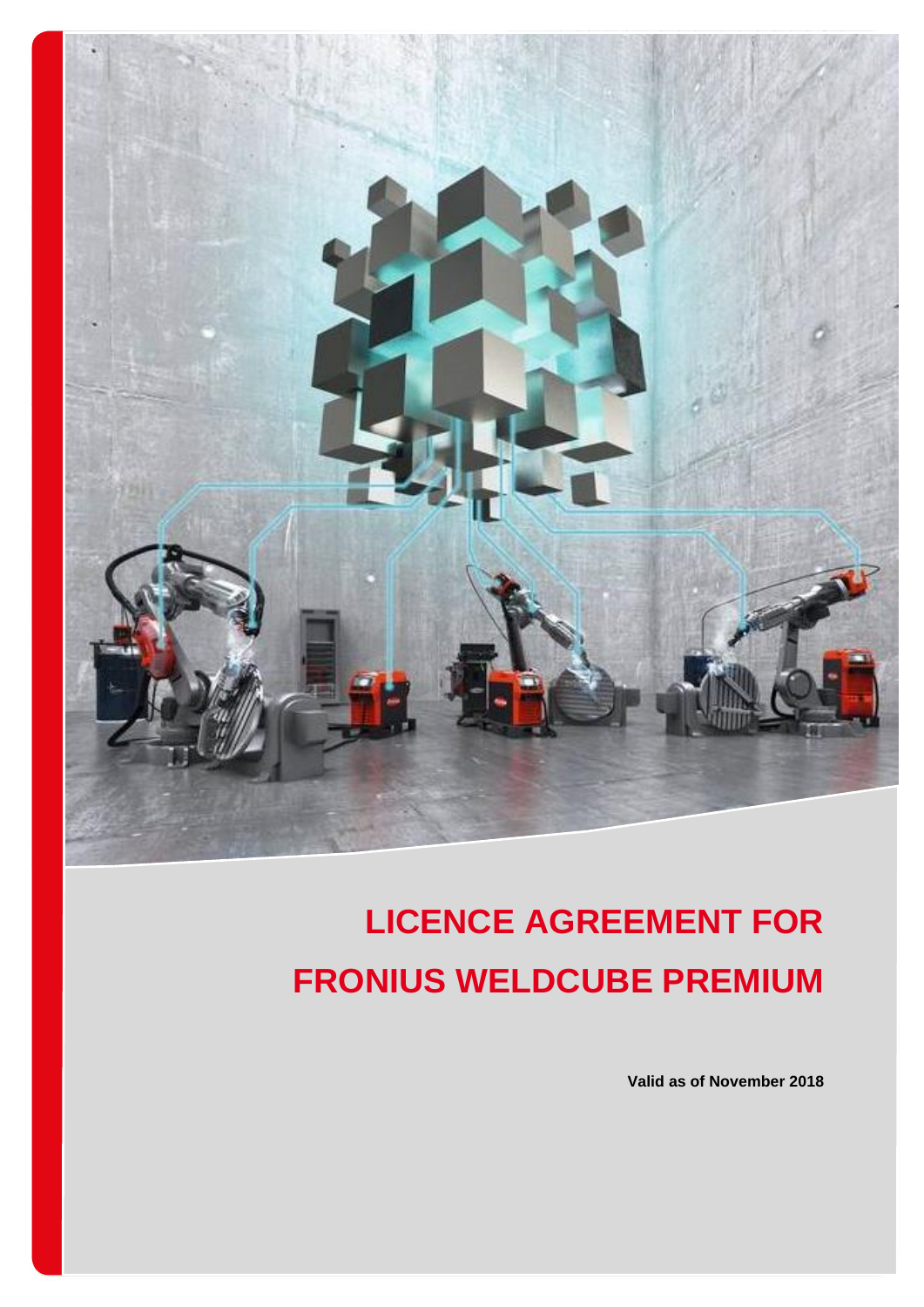## **1 SCOPE AND INFORMATION DISCLOSURE**

- 1.1 Use of FRONIUS WeldCube Premium is solely governed by these Terms of Use.
- 1.2 By accepting the offer or using the software, the User accepts the version of these Terms of Use that is valid at the time of use.
- 1.3 The Terms of Use can be viewed at [www.fronius.com](http://www.fronius.com/) at any time and are available to download in PDF format. A clear reference/link to the present Terms of Use can be found on the homepage of our internet platform.
- 1.4 We are Fronius International GmbH, Froniusstraße 1, 4643 Pettenbach, Austria, Company No. 149888z at Steyr Commercial Register Court, telephone +43 7242 241-0, fax +43 7242 241-3940, [contact@fronius.com,](mailto:contact@fronius.com) [www.fronius.com.](http://www.fronius.com/) Our registered offices: Pettenbach, our sales tax ID: ATU52614407, our chamber affiliation: Upper Austrian Chamber of Commerce, the purpose of our company: Production and sale of products in the Perfect Welding, Solar Energy and Perfect Charging Business Units. Regulations applicable to us include, in particular: The Trade, Commerce, and Industry Regulation Act 1994 [*Gewerbeordnung*], which can be viewed at [www.ris.bka.gv.at.](http://www.ris.bka.gv.at/) Our supervisory authority pursuant to the E-Commerce Act [*E-Commerce-Gesetz - ECG*]: Kirchdorf an der Krems District Authority.

#### **2 USING FRONIUS WELDCUBE PREMIUM**

- 2.1 FRONIUS WeldCube Premium is the name of FRONIUS's data management system. This is used on certain welding systems manufactured by FRONIUS and, in its Premium variant, refers to server-based software that is installed on a Windows system (Windows 8, Windows 10, Windows Server 2012 R2 or Windows Server 2016). These products are installed and operated in the IT environment and under the responsibility of the customer in question.
- 2.2 Depending on the version, FRONIUS WeldCube Premium is used for decentralised or centralised collection, documentation, analysis and evaluation of welding data and, in some cases, also for configuration of welding tasks. Depending on the version and the licence model, one or more welding systems can be addressed with FRONIUS WeldCube Premium.
- 2.3 The User can access and make use of the functionalities of FRONIUS WeldCube Premium via a browser.
- 2.4 Delivery of the software will take place as part of a site visit by a Fronius employee or an employee of a sales partner, who will support or carry out the installation and commissioning on site.

## **3 AVAILABILITY OF FRONIUS WELDCUBE PREMIUM**

FRONIUS WeldCube Premium is available for the following series:

- / TransTig TT 2200 or higher (UST 2C must be available)
- / DeltaSpot
- / TS/TPS/CMT
- / TPS/i
- / MagicWave MW 2200 or higher (UST 2C must be available)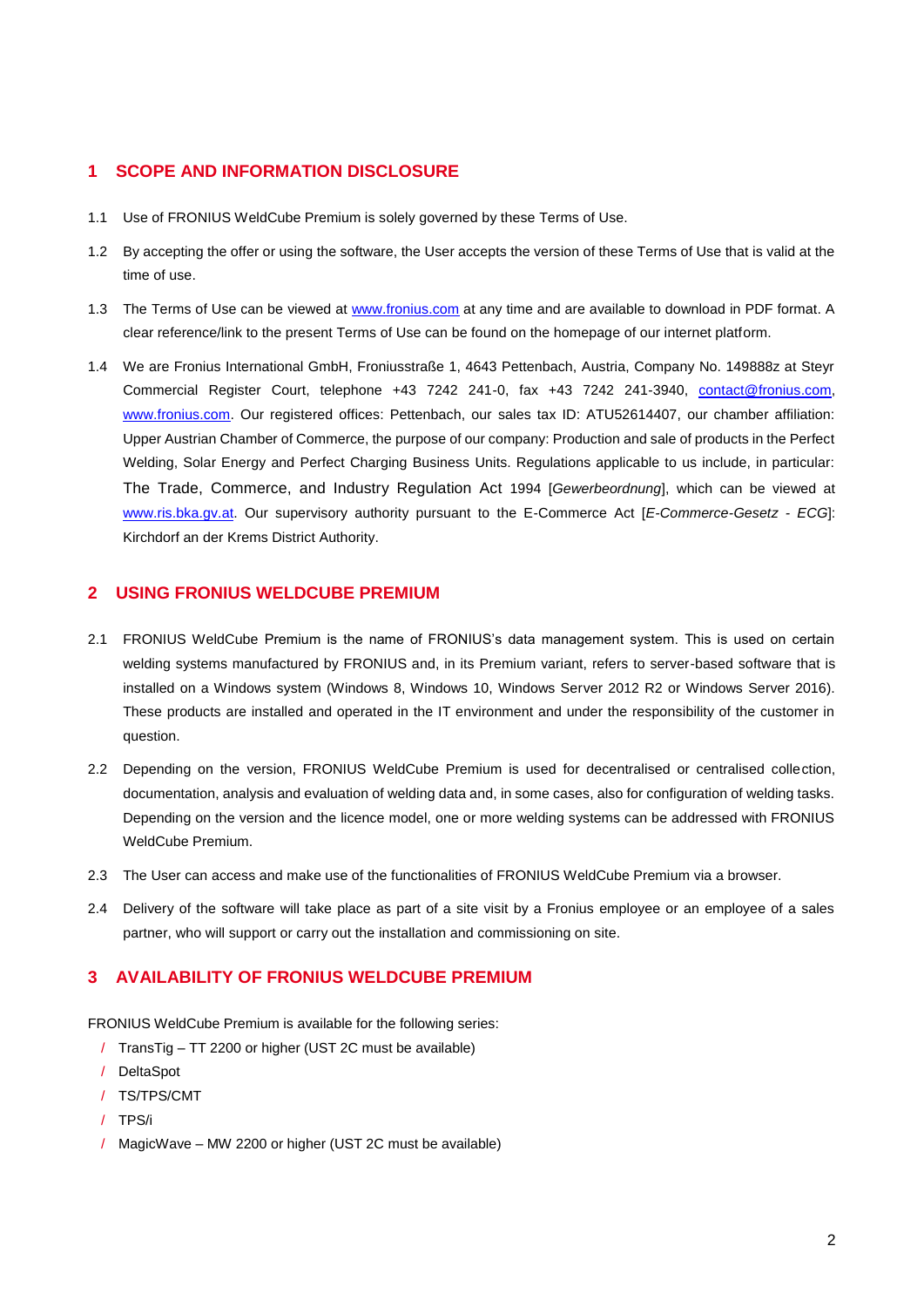## **4 REQUIREMENTS FOR USE OF FRONIUS WELDCUBE PREMIUM**

- 4.1 So as to make optimal use of FRONIUS WeldCube Premium, all relevant welding systems must be networked and have the relevant activations/function packages for the documentation of target and actual values or for monitoring limit values.
- 4.2 Fronius is not responsible for ensuring that the User's IT infrastructure is suitable for running FRONIUS WeldCube Premium.
- 4.3 FRONIUS WeldCube Premium can be used with the following operating systems:
	- / Windows 8 / 10 and the associated server versions Windows Server 2012 R2 / Windows Server 2016
- 4.4 For licence management purposes and to ensure trouble-free operation including online updates, a permanent or at least occasional online connection to the Fronius update servers and licence management system is essential.
- 4.5 Undertaking on the part of the customer:
	- / During the installation/commissioning process, the relevant IT administrators for the customer must be available to the Fronius technicians at all times.
	- / The customer must observe the necessary system prerequisites for WeldCube Premium communicated with the offer, and must implement the requirements described therein PRIOR TO installation/commissioning.
	- / All welding systems must be networked prior to commissioning of the solution.

## **5 UPDATES FOR FRONIUS WELDCUBE PREMIUM**

- 5.1 Updates for FRONIUS WeldCube Premium will be provided intermittently, such as in particular:
	- / Additional functionality
	- / New functions of the basic software
	- / Bug fixes

Subject t[o 6.3](#page-3-0), the User expressly consents to all forms of update without separate agreement.

5.2 To ensure trouble-free online updates, a permanent or at least occasional online connection to the Fronius update servers and licence management system is essential.

## **6 FEE MODEL**

6.1 The FRONIUS WeldCube Premium software will be made available to the User in its capacity as the licensee, and transferred for use (licensed), not sold. The User shall receive the non-transferrable, exclusive right to use FRONIUS WeldCube Premium in accordance with these Terms of Use. The licensor shall retain all other rights to FRONIUS WeldCube Premium.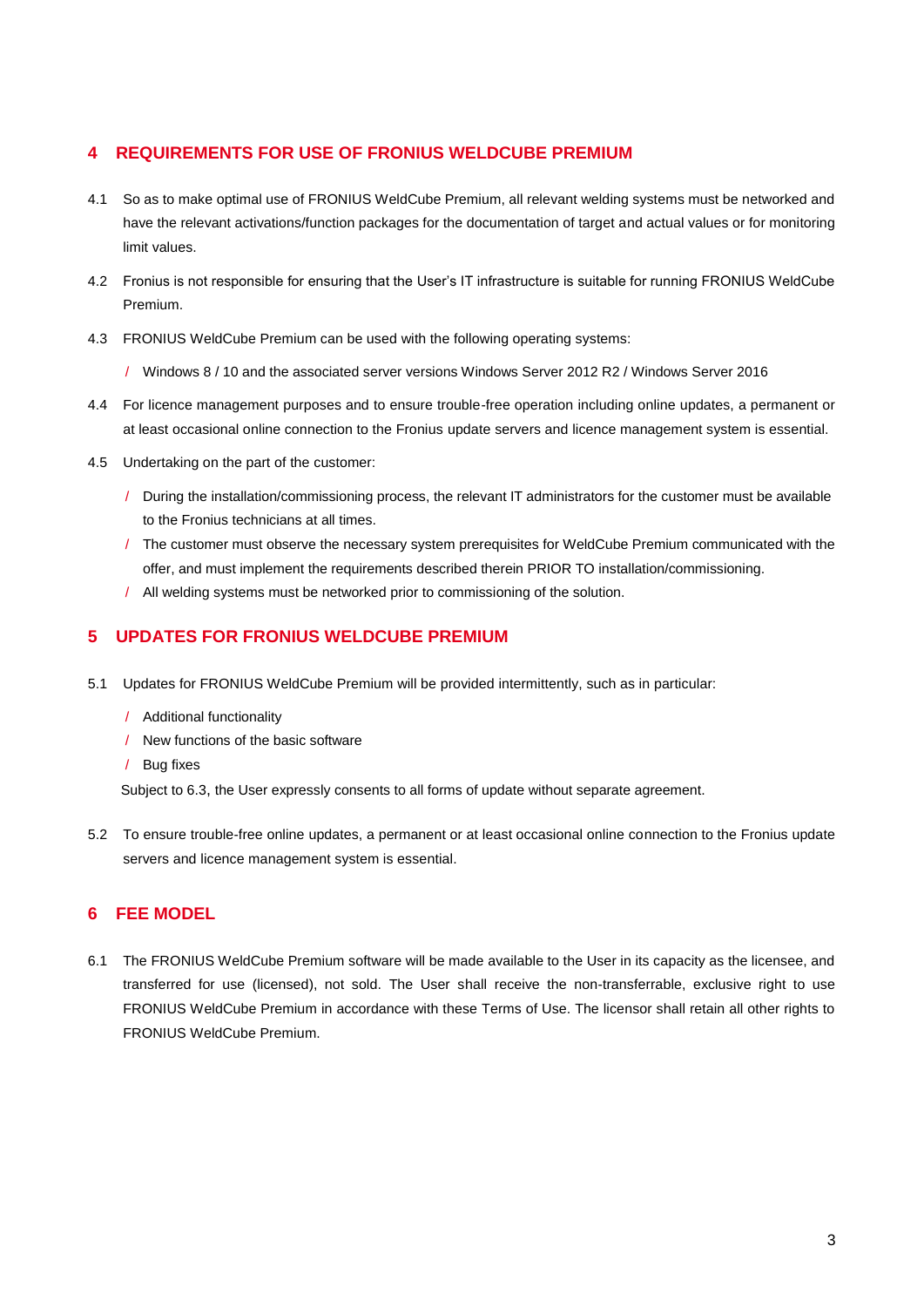#### 6.2 WeldCube premium licence

The FRONIUS WeldCube Premium basic licence provides an instance of the basic software scope for collection, visualisation and analysis of welding-related data, to be installed for use on a (physical or virtual) device including 5 associated Client Access licences.

#### 6.3 Annual flat fee (maintenance subscription) for software maintenance

<span id="page-3-0"></span>All costs of updates to the basic software licence are covered by the annual flat fee for software maintenance. In addition, the maintenance subscription entitles the subscriber to use of WeldCube Premium's Web API. In the event of non-payment of the annual flat fee, none of the updates listed will be provided and the API may not be used.

6.4 Further Client Access licences

Where there are more than 5 welding systems, further Client Access licences in addition to the basic licence are required, and will be installed for each further welding system that is to be networked with FRONIUS WeldCube Premium. This means that the FRONIUS WeldCube Premium package can be scaled individually in line with the User's requirements. Each additional Client Access licence is charged on a one-off basis.

6.5 FRONIUS WeldCube Perfect Start

The FRONIUS WeldCube Perfect Start service package covers commissioning and training and is charged on a daily basis.

## **7 RESTRICTIONS**

- 7.1 Subject to any additional rights of Fronius, the User is forbidden, in particular, to
	- 7.1.1 use equipment, special features, properties, functions, and characteristics of FRONIUS WeldCube Premium in any way other than as prescribed in these Terms of Use;
	- 7.1.2 publish, duplicate, clone, copy or otherwise reproduce, rent out, lease, lend or otherwise transfer or pass on FRONIUS WeldCube Premium, except for the permitted creation of a backup copy;
	- 7.1.3 carry out, arrange or tolerate the bypassing of technical restrictions or limitations of FRONIUS WeldCube Premium;
	- 7.1.4 attempt, arrange or tolerate the decompilation, disassembly or other unauthorised use of the source code of FRONIUS WeldCube Premium, beyond the legally permitted exceptions;
	- 7.1.5 perform any reconstruction (reverse engineering) of FRONIUS WeldCube Premium;
	- 7.1.6 use internet-based applications, features, properties, functions and characteristics of FRONIUS WeldCube Premium for the purpose of gaining unauthorised access to data, customer accounts or networks or use them in any other improper manner; or
	- 7.1.7 use FRONIUS WeldCube Premium in any way other than as expressly indicated in these Terms of Use.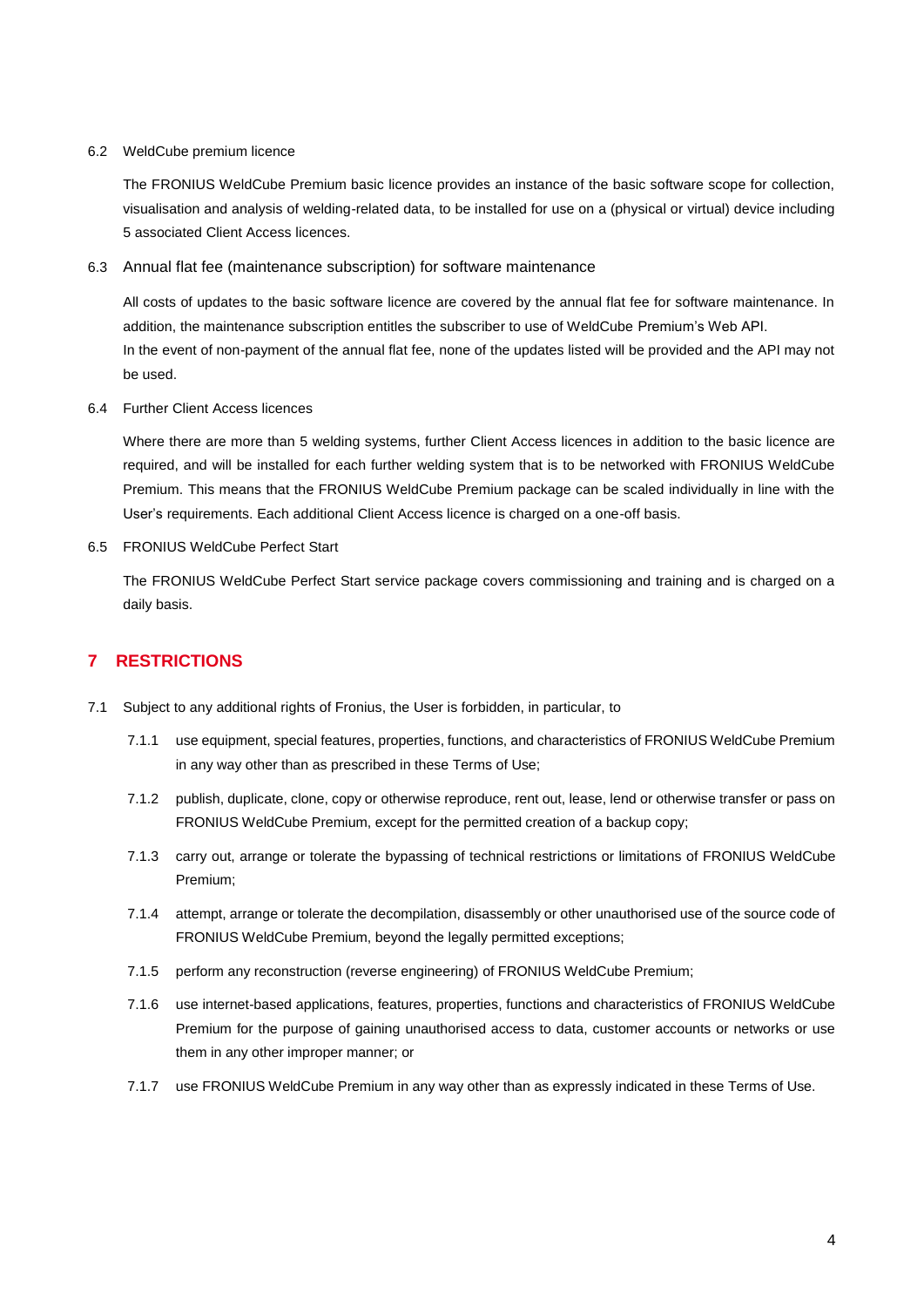## **8 DATA PRIVACY**

Our data privacy statement can be viewed at [http://www.fronius.com](http://www.fronius.com/) at any time and is available to download in PDF format. The data privacy statement forms an integral part of these provisions.

Through the applicable configuration and use of FRONIUS WeldCube, the customer is able, under certain circumstances, to draw conclusions as to the actions of individual users of the FRONIUS WeldCube itself and the actions of individual users on the power sources. The customer is solely responsible for compliance with the relevant guidelines and laws pertaining to data protection.

The usage pattern in the FRONIUS WeldCube Premium is recorded and evaluated in anonymised form, in some cases with the aid of software from third-party providers. The customer's consent to this is granted through acceptance of the Terms of Use on installation and through operation of the power sources and software.

## **9 BETA SOFTWARE DISCLAIMER FOR FRONIUS WELDCUBE PREMIUM**

- 9.1 Beta software is an unfinished version of a computer program. Beta software is still at the testing and development stage and has not yet undergone final checks. Consequently, it may still contain many and/or serious errors.
- 9.2 We will supply beta software to you (as user, customer or otherwise) only at your express request.
- 9.3 If anything is unclear regarding use of the beta software, particularly concerning any associated risks typical for this type of contract, you must contact Fronius before using it for the first time, otherwise you may not use the computer program. By downloading or using beta software in any way, you confirm that you are fully aware of the (contracttypical) risks and that you accept them At the same time, you expressly agree that this *beta software disclaimer* and our *General Terms of Delivery and Payment* – which can also be found at [http://www.fronius.com](http://www.fronius.com/) – form an integral part of the contract between you and Fronius.
- 9.4 Beta software is provided to you as-is for use exclusively with Fronius products. Unless expressly agreed otherwise, you may not derive any rights or obligations to the detriment of Fronius therefrom. In particular, Fronius is under no obligation to undertake further development (updates etc.), error analysis or correction of the beta software, or to supply further (beta) software.
- 9.5 Fronius hereby expressly excludes any form of liability, warranty or guarantee for the beta software that is made available. We shall only accept unlimited liability for damage, of whatever kind, to the extent that you prove that we ourselves brought about this damage either knowingly and wilfully or through gross negligence. Our liability in such cases is limited to the total order value of the Fronius device with which the beta software was used. In the event of minor negligence, we shall be liable only for personal injury within the framework of the mandatory statutory requirements. Liability ceases 6 months after you became aware of the damage and the party who caused it.
- 9.6 The exclusion of liability also extends in particular to lost profits, indirect losses, business interruptions, loss of interest, missed savings, loss of information, data, programs and their recovery, disadvantages due to malicious software (viruses, etc.), any kind of consequential and pecuniary losses as well as other disadvantages or losses caused in connection with the use of the beta software by the User himself or third parties. You may not assert any claim against us even if the device used with the beta software can no longer be used at all or if Fronius informed you of a possible disadvantage or loss beforehand.
- 9.7 If you are not the party who actually uses the beta software, you must verifiably transmit and provide this information or this document to the user of the beta software.